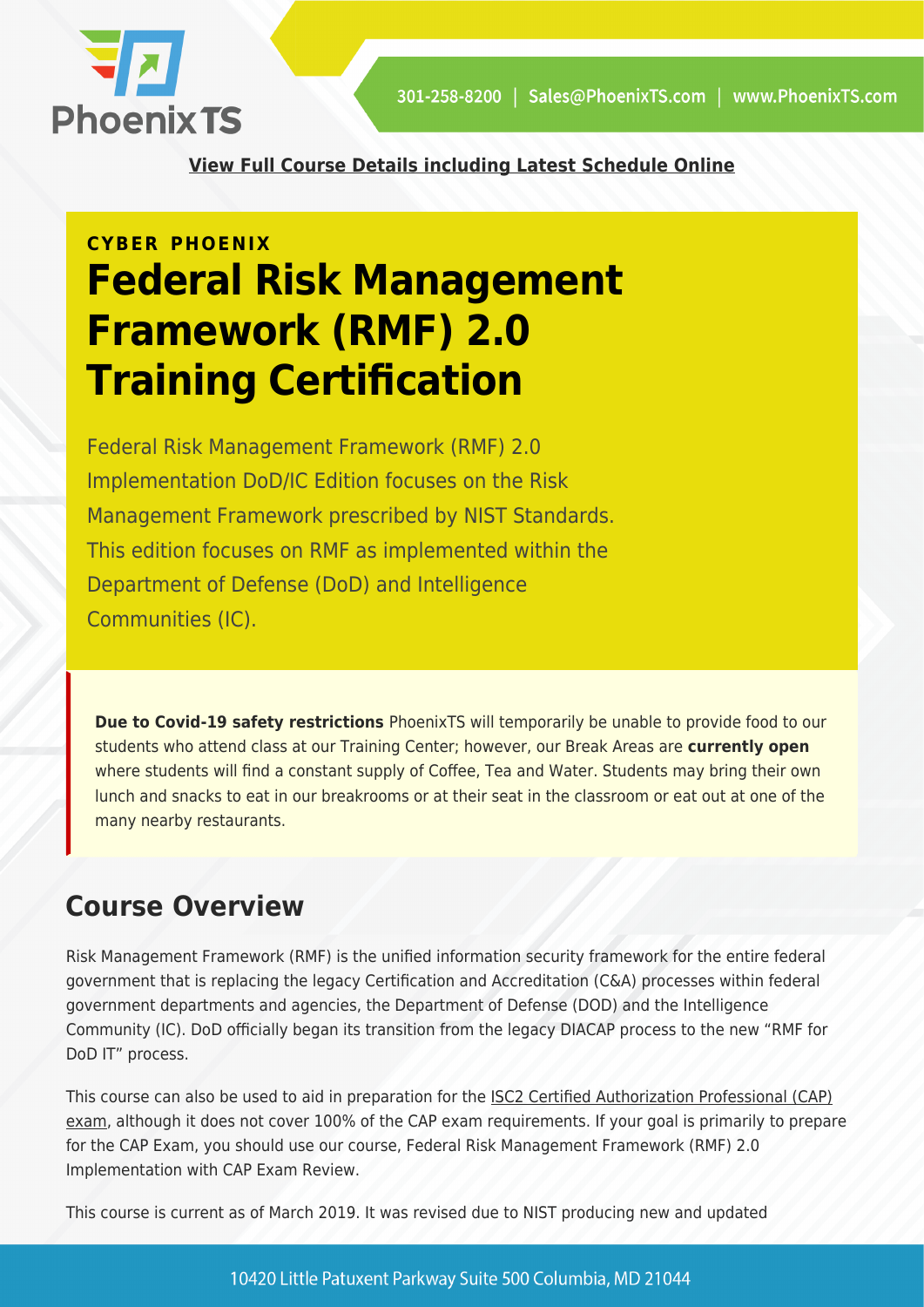

publications over the preceding two years, including SP 800-37, rev. 2; SP-800-53, rev. 5; SP 800-160, V1 and V2; and SP 800-171, rev. 1 among others. It was also revised due to additional DoD updates to DODI 8510.01. D

The course comes with a disk of reference materials including sample documents, NIST publications, and regulatory documents. Downloadable ancillary materials include a study guide and a References and Policies handout. Instructors will also be given access to an exam with answer key.

# **Schedule**

| <b>DATE</b>                                     | <b>LOCATION</b>                   |                   |
|-------------------------------------------------|-----------------------------------|-------------------|
| $7/18/22 - 7/21/22$ (4 days)<br>8:30AM - 4:30PM | <b>Tysons Corner, VA</b><br>Open  | Contact Us        |
| 7/25/22 - 7/28/22 (4 days)<br>8:30AM - 4:30PM   | <b>Live Online</b><br>Open        | Contact Us        |
| 7/25/22 - 7/28/22 (4 days)<br>8:30AM - 4:30PM   | <b>Columbia, MD</b><br>Open       | Contact Us        |
| $9/06/22 - 9/09/22$ (4 days)<br>8:30AM - 4:30PM | <b>Tysons Corner, VA</b><br>Open  | <b>Contact Us</b> |
| $9/13/22 - 9/16/22$ (4 days)<br>8:30AM - 4:30PM | <b>Live Online</b><br><b>Open</b> | Contact Us        |
| $9/13/22 - 9/16/22$ (4 days)<br>8:30AM - 4:30PM | <b>Columbia, MD</b><br>Open       | Contact Us        |
| 10/17/22 - 10/20/22 (4 days)<br>8:30AM - 4:30PM | <b>Tysons Corner, VA</b><br>Open  | Contact Us        |
| 10/24/22 - 10/27/22 (4 days)<br>8:30AM - 4:30PM | <b>Live Online</b><br>Open        | Contact Us        |
| 10/24/22 - 10/27/22 (4 days)<br>8:30AM - 4:30PM | <b>Columbia, MD</b><br>Open       | Contact Us        |
| 12/06/22 - 12/09/22 (4 days)<br>8:30AM - 4:30PM | <b>Tysons Corner, VA</b><br>Open  | <b>Contact Us</b> |
| 12/13/22 - 12/16/22 (4 days)<br>8:30AM - 4:30PM | <b>Live Online</b><br>Open        | <b>Contact Us</b> |
| 12/13/22 - 12/16/22 (4 days)<br>8:30AM - 4:30PM | Columbia, MD<br>Open              | Contact Us        |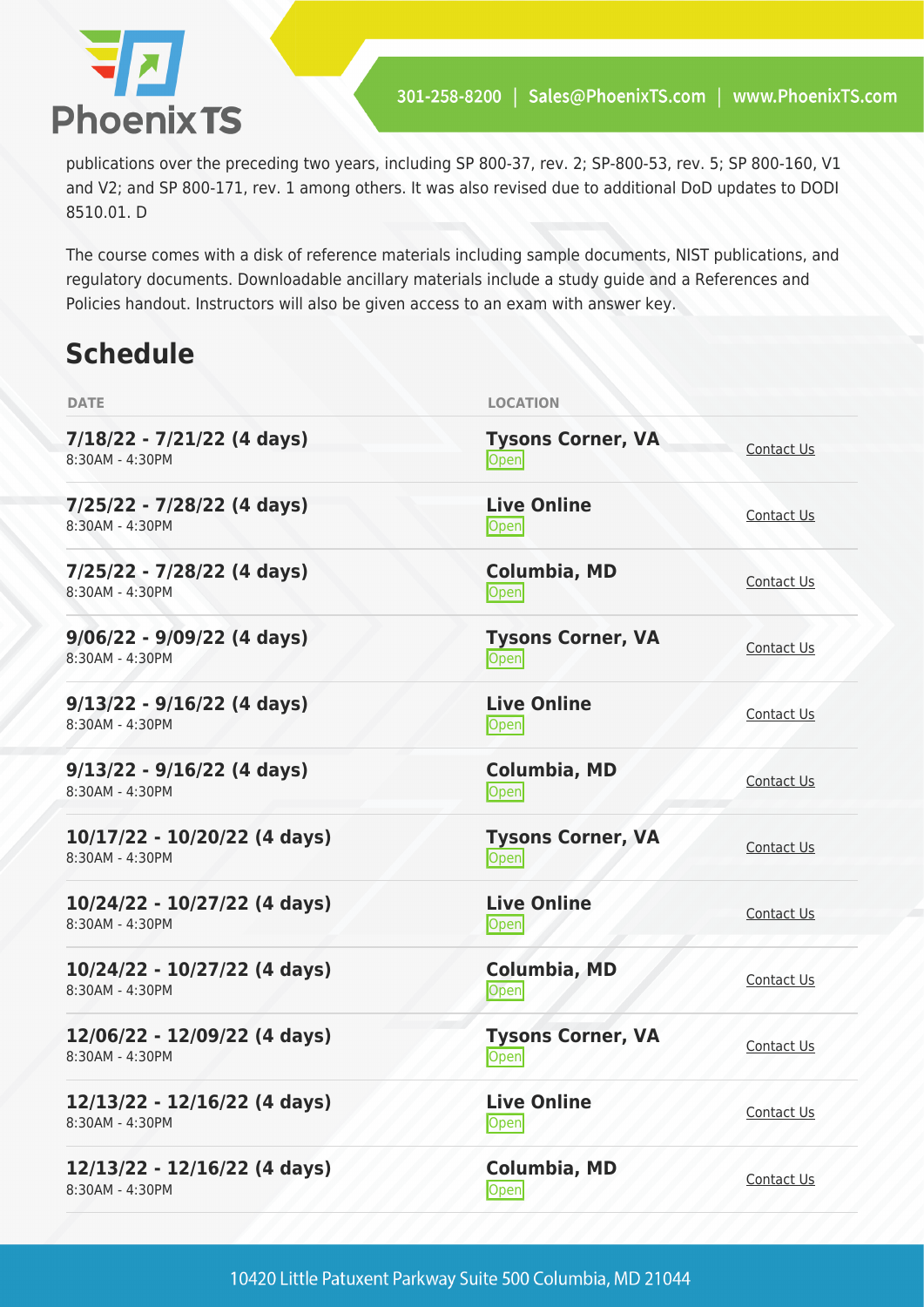

301-258-8200 | Sales@PhoenixTS.com | www.PhoenixTS.com

**1/02/23 - 1/05/23 (4 days)** 8:30AM - 4:30PM

**1/09/23 - 1/12/23 (4 days)** 8:30AM - 4:30PM

**1/09/23 - 1/12/23 (4 days)** 8:30AM - 4:30PM

**2/06/23 - 2/09/23 (4 days)** 8:30AM - 4:30PM

**2/06/23 - 2/09/23 (4 days)** 8:30AM - 4:30PM

**2/06/23 - 2/09/23 (4 days)** 8:30AM - 4:30PM

**3/06/23 - 3/09/23 (4 days)** 8:30AM - 4:30PM

**3/06/23 - 3/09/23 (4 days)** 8:30AM - 4:30PM

**3/06/23 - 3/09/23 (4 days)** 8:30AM - 4:30PM

**4/03/23 - 4/06/23 (4 days)** 8:30AM - 4:30PM

**4/03/23 - 4/06/23 (4 days)** 8:30AM - 4:30PM

**4/03/23 - 4/06/23 (4 days)** 8:30AM - 4:30PM

**5/08/23 - 5/11/23 (4 days)** 8:30AM - 4:30PM

**5/08/23 - 5/11/23 (4 days)** 8:30AM - 4:30PM

**5/08/23 - 5/11/23 (4 days)** 8:30AM - 4:30PM

**DATE LOCATION**

**Tysons Corner, VA Open** [Contact Us](https://phoenixts.com/schedule/more-info/?class=30831)

**Live Online** <u>[Contact Us](https://phoenixts.com/schedule/more-info/?class=30829)</u>

**Columbia, MD** [Contact Us](https://phoenixts.com/schedule/more-info/?class=30830)<br>Open

**Tysons Corner, VA Open** [Contact Us](https://phoenixts.com/schedule/more-info/?class=30832) Contact Us

**Live Online** <u>[Contact Us](https://phoenixts.com/schedule/more-info/?class=30833)</u>

**Columbia, MD** [Contact Us](https://phoenixts.com/schedule/more-info/?class=30834)<br>Open

**Live Online** <u>Open</u><br>Open [Contact Us](https://phoenixts.com/schedule/more-info/?class=30835)

**Columbia, MD [Contact Us](https://phoenixts.com/schedule/more-info/?class=30836)**<br> **Open** 

**Tysons Corner, VA Open** [Contact Us](https://phoenixts.com/schedule/more-info/?class=30837)

**Tysons Corner, VA Open** [Contact Us](https://phoenixts.com/schedule/more-info/?class=30838)

**Live Online** <u>[Contact Us](https://phoenixts.com/schedule/more-info/?class=30839)</u>

**Columbia, MD** [Contact Us](https://phoenixts.com/schedule/more-info/?class=30840)<br>Open

**Columbia, MD** [Contact Us](https://phoenixts.com/schedule/more-info/?class=30841)<br>Open Contact Us **Live Online**

<u>Open</u> [Contact Us](https://phoenixts.com/schedule/more-info/?class=30842)

**Tysons Corner, VA Open** [Contact Us](https://phoenixts.com/schedule/more-info/?class=30843)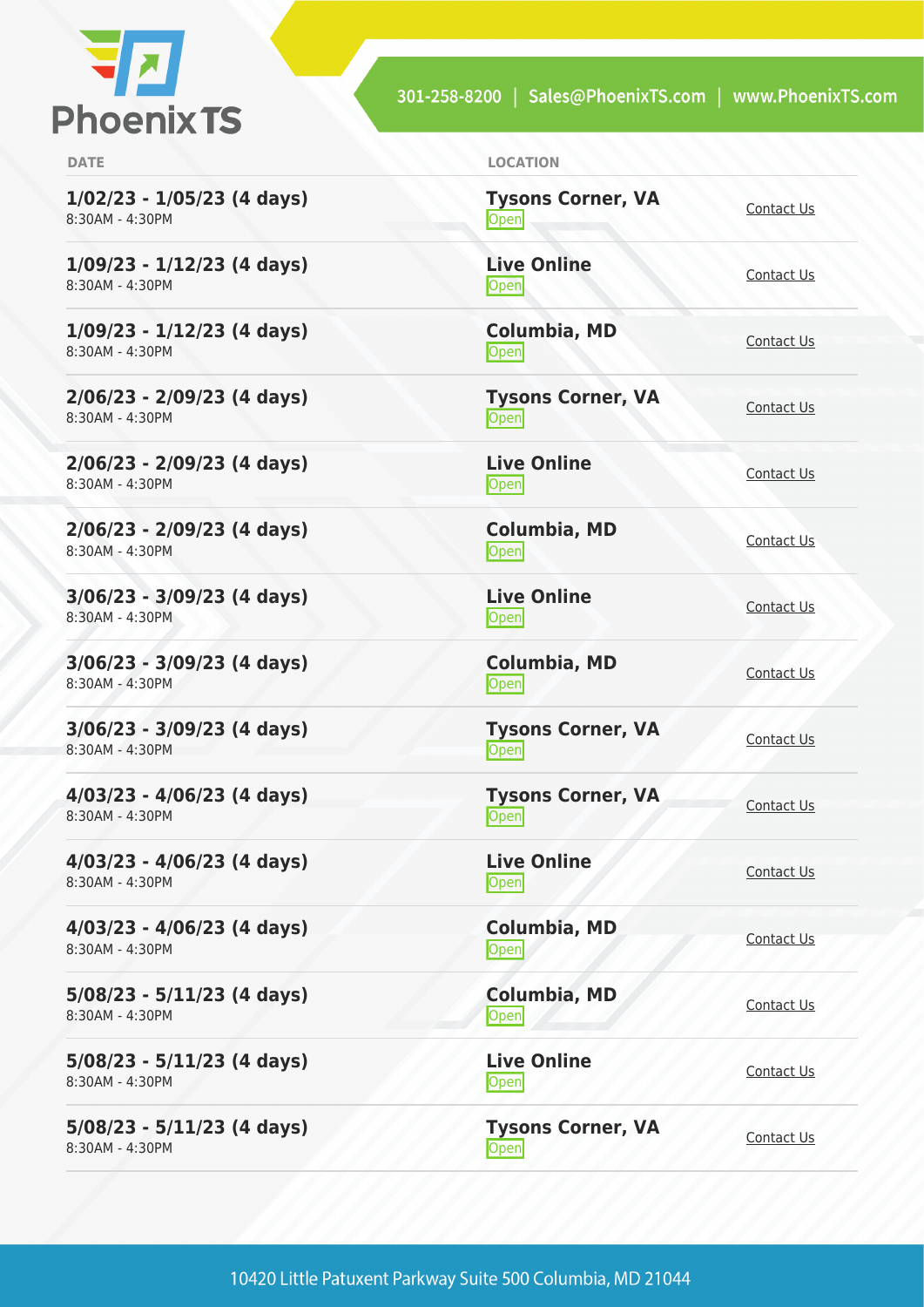

| <b>DATE</b>                                     | <b>LOCATION</b>                       |            |
|-------------------------------------------------|---------------------------------------|------------|
| $6/05/23 - 6/09/23$ (4 days)<br>8:30AM - 4:30PM | <b>Tysons Corner, VA</b><br>Open      | Contact Us |
| $6/05/23 - 6/08/23$ (4 days)<br>8:30AM - 4:30PM | Columbia, MD<br>Open                  | Contact Us |
| $6/05/23 - 6/08/23$ (4 days)<br>8:30AM - 4:30PM | <b>Live Online</b><br><b>Open</b>     | Contact Us |
| $7/11/23 - 7/14/23$ (4 days)<br>8:30AM - 4:30PM | <b>Columbia, MD</b><br>Open           | Contact Us |
| $7/11/23 - 7/14/23$ (4 days)<br>8:30AM - 4:30PM | <b>Live Online</b><br>$\mathsf{Open}$ | Contact Us |
| 7/11/23 - 7/14/23 (4 days)<br>8:30AM - 4:30PM   | <b>Tysons Corner, VA</b><br>Open      | Contact Us |
| $8/01/23 - 8/04/23$ (4 days)<br>8:30AM - 4:30PM | <b>Columbia, MD</b><br>Open           | Contact Us |
| $8/01/23 - 8/04/23$ (4 days)<br>8:30AM - 4:30PM | <b>Live Online</b><br><b>Open</b>     | Contact Us |
| $8/01/23 - 8/04/23$ (4 days)<br>8:30AM - 4:30PM | <b>Tysons Corner, VA</b><br>Open      | Contact Us |

## **Course Objectives**

- Understand the Risk Management Framework for DoD IT Authorization process
- Understand FISMA and NIST processes for authorizing Federal IT systems
- Explain key roles and responsibilities
- Explain statutory and regulatory requirements
- Apply these principles to real-world activities and situations

# **Course Outline**

#### **Introduction**

- RMF overview
- DoD- and IC- Specific Guidelines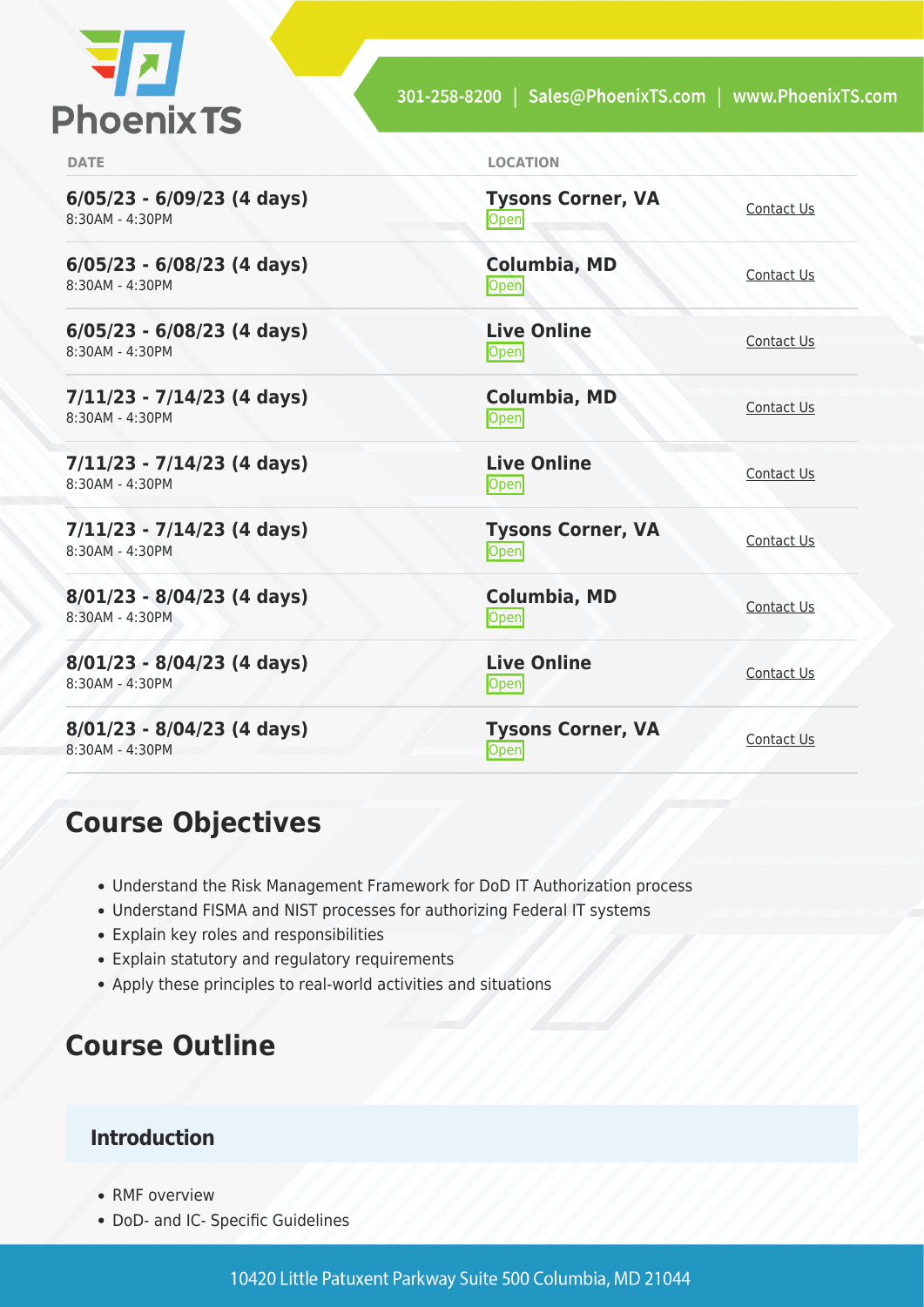

- Key concepts including assurance, assessment, authorization
- Security controls

#### **Cybersecurity Policy Regulations & Framework**

- Security laws, policy, and regulations
- DIACAP to RMF
- System Development Life Cycle (SLDC)
- Documents for cyber security quidance

#### **RMF Roles and Responsibilities**

Tasks and responsibilities for RMF roles

#### **Risk Analysis Process**

- Overview of risk management
- Four-step risk management process
- Tasks breakdown
- Risk assessment reporting and options

#### **Step 1 – Categorize**

- Step key references and overview
- Sample SSP
- Task 1-1: Security Categorization
- Task 1-2: Information System Description
- Task 1-3: Information System Registration
- Lab: The Security Awareness Agency

#### **Step 2 – Select**

- Step key references and overview
- Task 2-1: Common Control Identification
- Task 2-2: Select Security Controls
- Task 2-3: Monitoring Strategy
- Task 2-4: Security Plan Approval
- Lab: Select Security Controls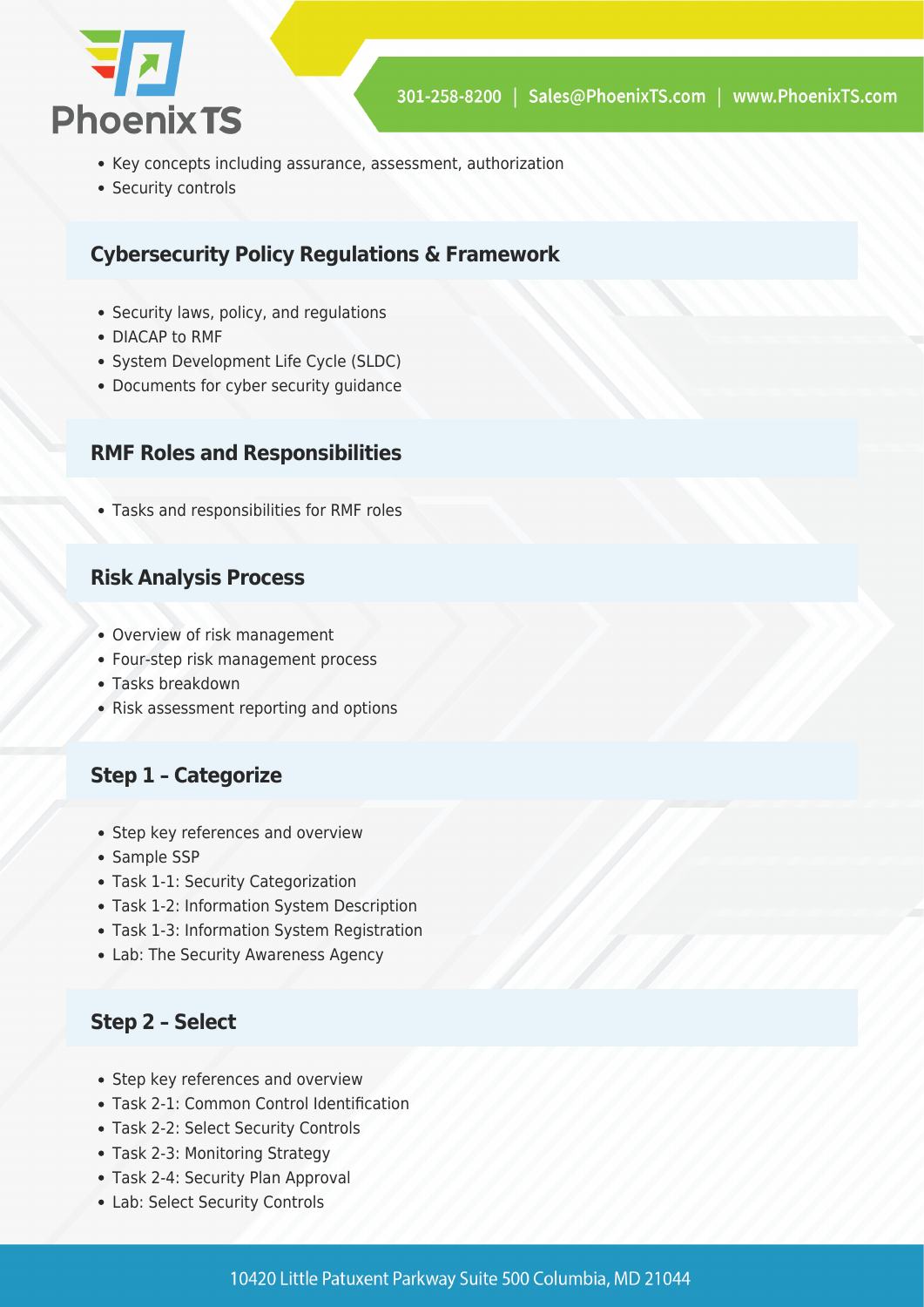

#### **Step 3 – Implement**

- Step key references and overview
- Task 3-1: Security Control Implementation
- Task 3.2: Security Control Documentation
- Lab: Security Control Implementation

#### **Step 4 – Assess**

- Step key references and overview
- Task 4-1: Assessment Preparation
- Task 4-2: Security Control Assessment
- Task 4-3: Security Assessment Report
- Task 4-4: Remediation Actions
- Task 4-5: Final Assessment Report
- Lab: Assessment Preparation

#### **Step 5 – Authorize**

- Step key references and overview
- Task 5-1: Plan of Action and Milestones
- Task 5-2: Security Authorization Package
- Task 5-3: Risk Determination
- Task 5-4: Risk Acceptance DoD Considerations
- Lab Step 5: Authorize Information Systems

#### **Step 6 – Monitor**

- Step key references and overview
- Task 6-1: Information System & Environment Changes
- Task 6-2: Ongoing Security Control Assessments
- Task 6-3: Ongoing Remediation Actions
- Task 6-4: Key Updates
- Task 6-5: Security Status Reporting
- Task 6-6: Ongoing Risk Determination & Acceptance
- Task 6-7: Information System Removal & Decommissioning
- Continuous Monitoring
- Security Automation Domains
- Lab: Info System & Environment Changes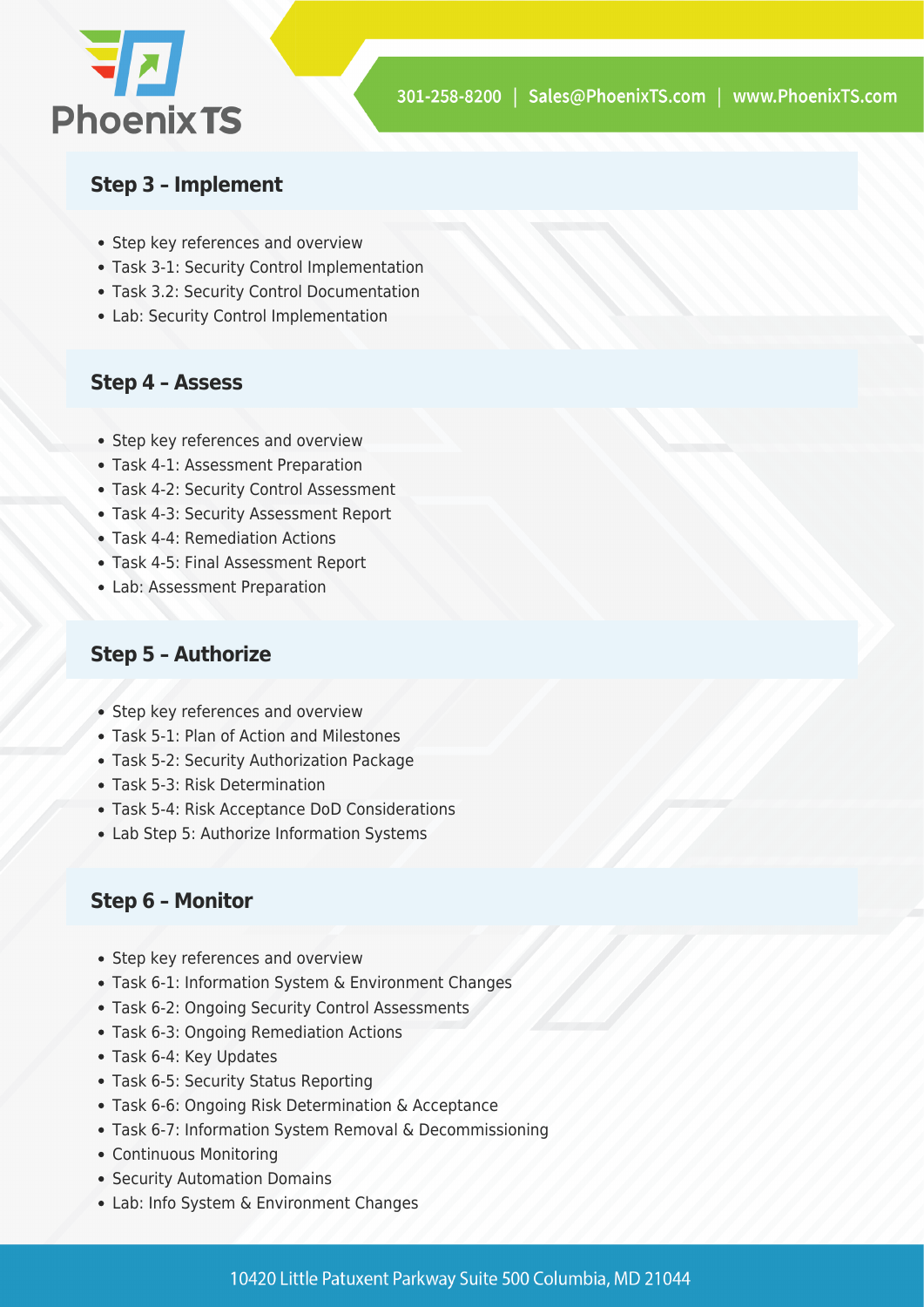

#### **DoD/IC RMF Implementation**

- eMASS
- RMF Knowledge Service
- DoD/IC Specific Documentation
- RMF within DoD and IC process review

# **RMF Training FAQs**

### **Who should take this course?**

This course is designed for system owners, administrators, developers, integrators, and information assurance staff who need to understand

FISMA, RMF process (including Security Authorization or A&A), NIST baseline security controls, documentation package, and continuous monitoring process.

### **What is the recommended experience for this course?**

Students should have knowledge and experience with information security systems and best practices.

**Due to Covid-19 safety restrictions** PhoenixTS will temporarily be unable to provide food to our students who attend class at our Training Center; however, our Break Areas are **currently open** where students will find a constant supply of Coffee, Tea and Water. Students may bring their own lunch and snacks to eat in our breakrooms or at their seat in the classroom or eat out at one of the many nearby restaurants.

# Starting at **\$2,150**

### **ATTENTION**

For GSA pricing or Contractor quotes call